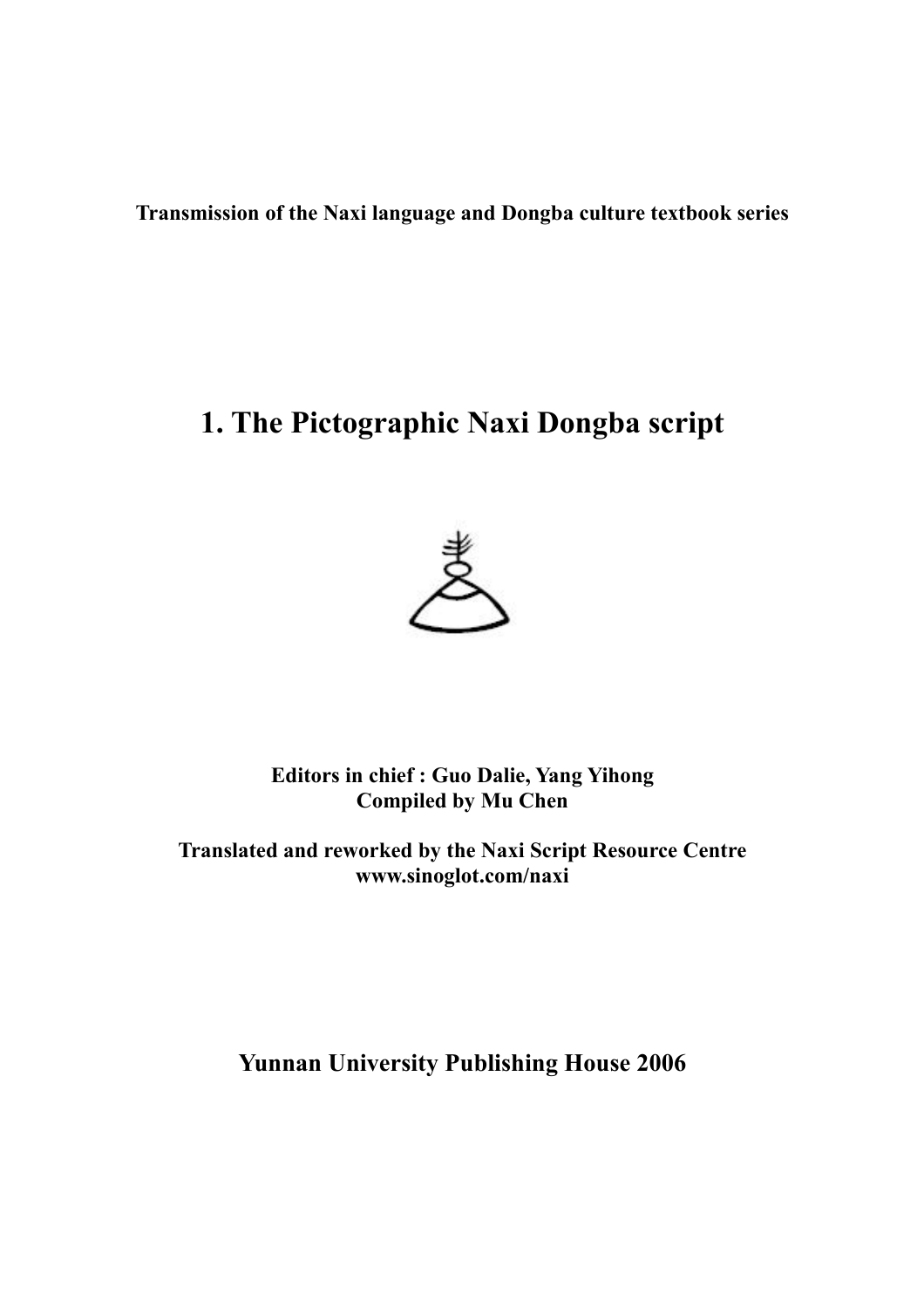## **Lesson 1 Syllables in Naxi (1)**

(While Naxi pinyin is used in conjunction with the International Phonetic Alphabet throughout the book I personally find it to be overly confusing and have only used IPA in the translation. Go [here](http://web.uvic.ca/ling/resources/ipa/charts/IPAlab/IPAlab.htm) for a useful IPA soundboard)

#### **Tones**

Naxi, being a tonal language, has four main tones.

1) the mid level tone  $-\frac{p a 33}{2}$ 

e.g. a33 nji33 
$$
\bigoplus
$$
 = yesterday

2) the high level tone (similar to the first tone in mandarin) –  $p a 55$ 



3) the low rising tone (similar to the second tone in mandarin) –  $pa24$ 

$$
\text{e.g. bar24 bar24} \begin{picture}(100,100) \put(0,0){\vector(0,1){100}} \put(10,0){\vector(0,1){100}} \put(10,0){\vector(0,1){100}} \put(10,0){\vector(0,1){100}} \put(10,0){\vector(0,1){100}} \put(10,0){\vector(0,1){100}} \put(10,0){\vector(0,1){100}} \put(10,0){\vector(0,1){100}} \put(10,0){\vector(0,1){100}} \put(10,0){\vector(0,1){100}} \put(10,0){\vector(0,1){100}} \put(10,0){\vector(0,1){100}} \put(10,0){\vector(0,1){100}} \put(10,0){\vector(0,1){100}} \put(10,0){\vector(0,1){100}} \put(10,0){\vector(0,1){100}} \put(10,0){\vector(0,1){100}} \put(10,0){\vector(0,1){100}} \put(10,0){\vector(0,1){100}} \put(10,0){\vector(0,1){100}} \put(10,0){\vector(0,1){100}} \put(10,0){\vector(0,1){100}} \put(10,0){\vector(0,1){100}} \put(10,0){\vector(0,1){100}} \put(10,0){\vector(0,1){100}} \put(10,0){\vector(0,1){100}} \put(10,0){\vector(0,1){100}} \put(10,0){\vector(0,1){100}} \put(10,0){\vector(0,1){100}} \put(10,0){\vector(0,1){100}} \put(10,0){\vector(0,1){100}} \put(10,0){\vector(0,1){100}} \put(10,0){\vector(0,1){100}} \put(10,0){\vector(0,1){100}} \put(10,0){\vector(0,1){100}} \put(10,0){\vector(0,1){100}} \put(10,0){\vector(0,1){100}} \put(10,0){\vector(0,1){100}} \put(10,0){\vector(0,
$$

4) the falling tone (similar to the fourth tone in mandarin) –  $p_2$  [pa21](http://www.sinoglot.com/naxi/wp-content/uploads/2009/11/21.wav)

e.g. do21 
$$
\overbrace{\Psi \Psi}^{\text{ce}}
$$
 = see

## **Pronunciation**

#### **vowels (1)**

| а        | e            | æ        |
|----------|--------------|----------|
| $\Theta$ | ər           | $\Omega$ |
|          | initials (1) |          |
| p        | p'           | h        |
| t        | f'           | d        |
| k        | k'           | g        |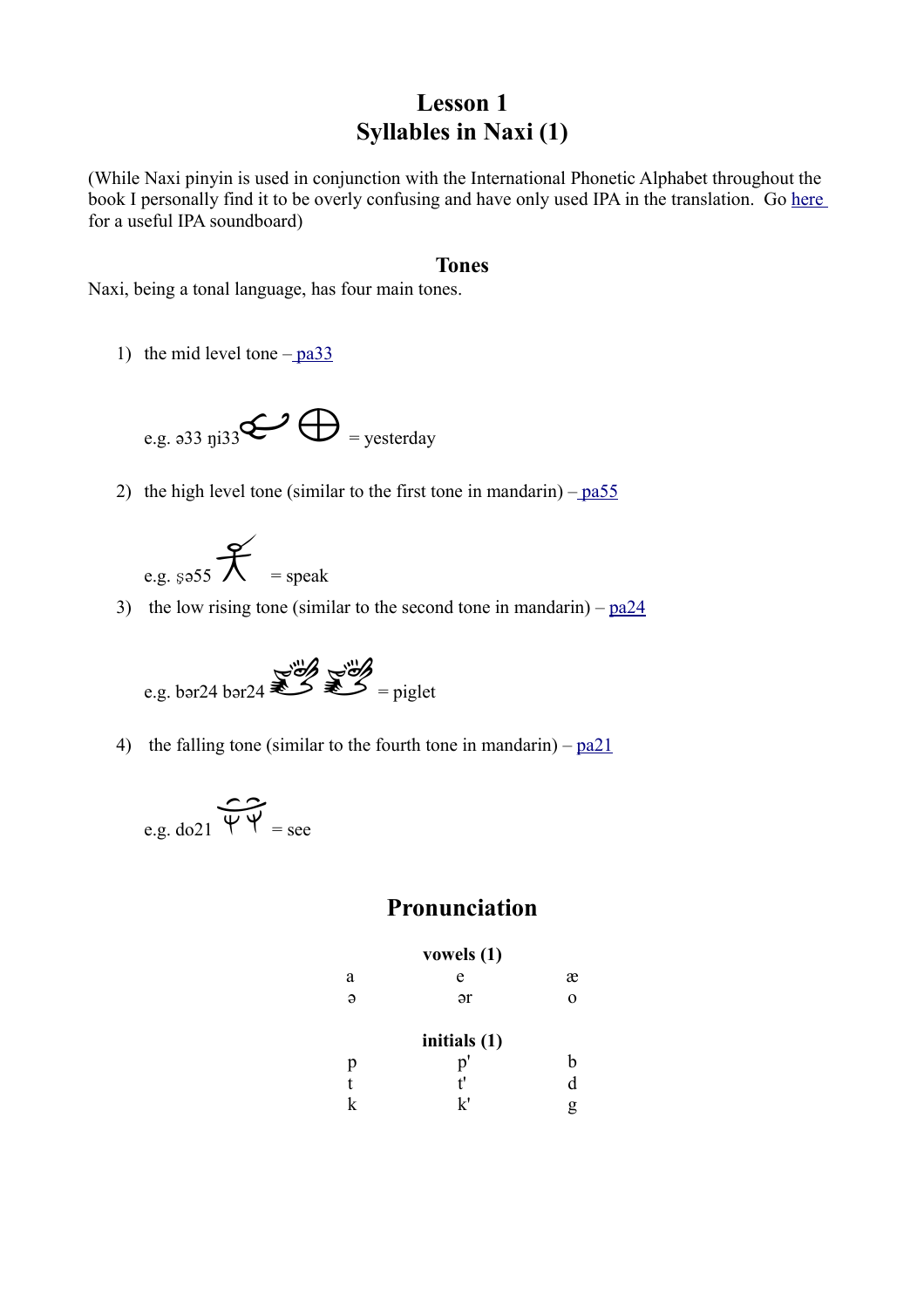## **Pronunciation practice**



**p':** p'ər21 white p'ər21 untie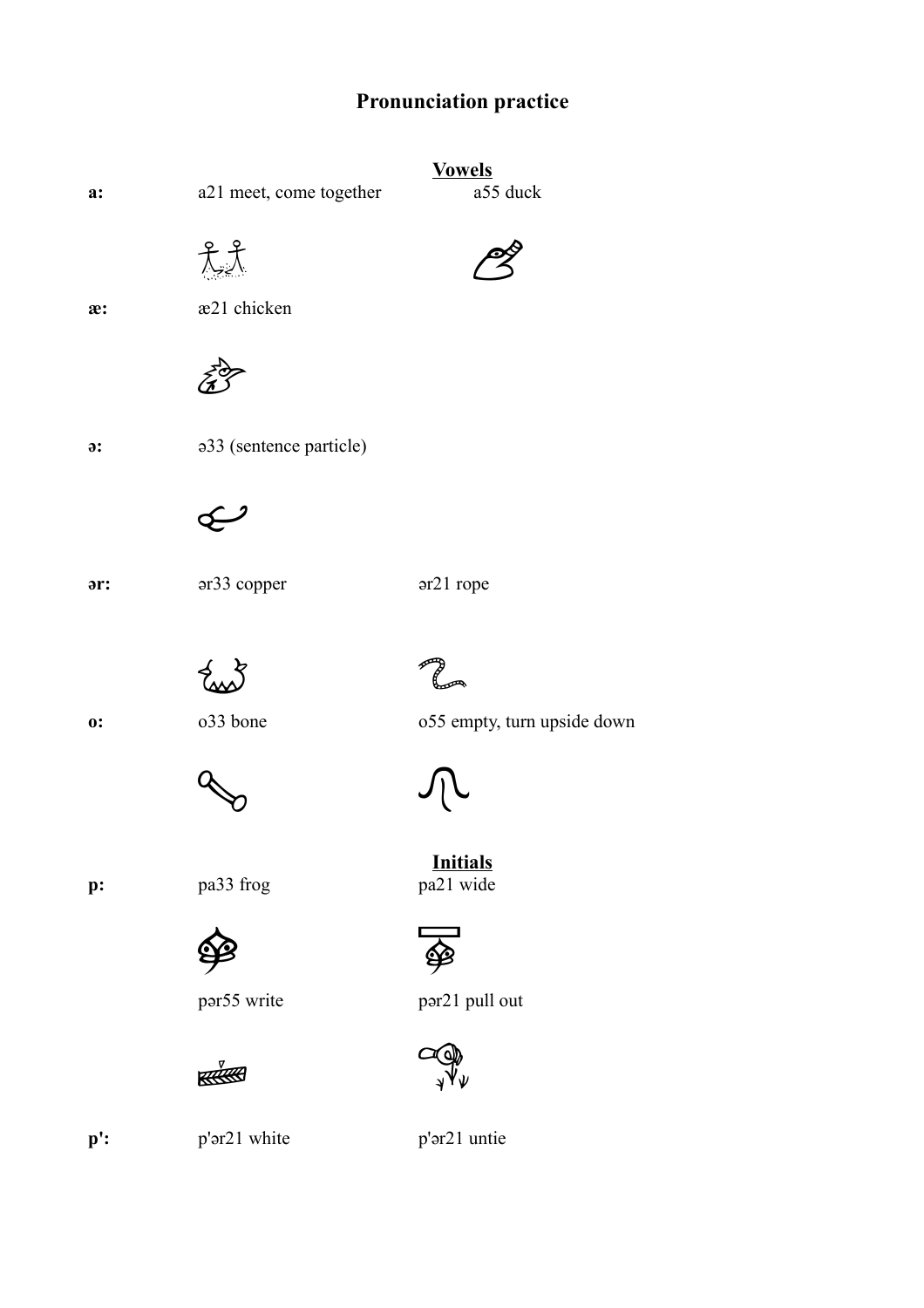# 怎



be33 do, make be33 snow



**t:** tər55 close

 $M_{*}$ 

to 33 board to 55 slope

 $\Box$ 

t': t'e33 flag t'a55 can, be able to (pagoda)





**d:** do21 see

 $\overline{\Psi\Psi}$ 

**k':** k'a33 bitter

## $\mathbf{\Omega}$



 $F1$ 



**b:** ba21 flower ba21 howl